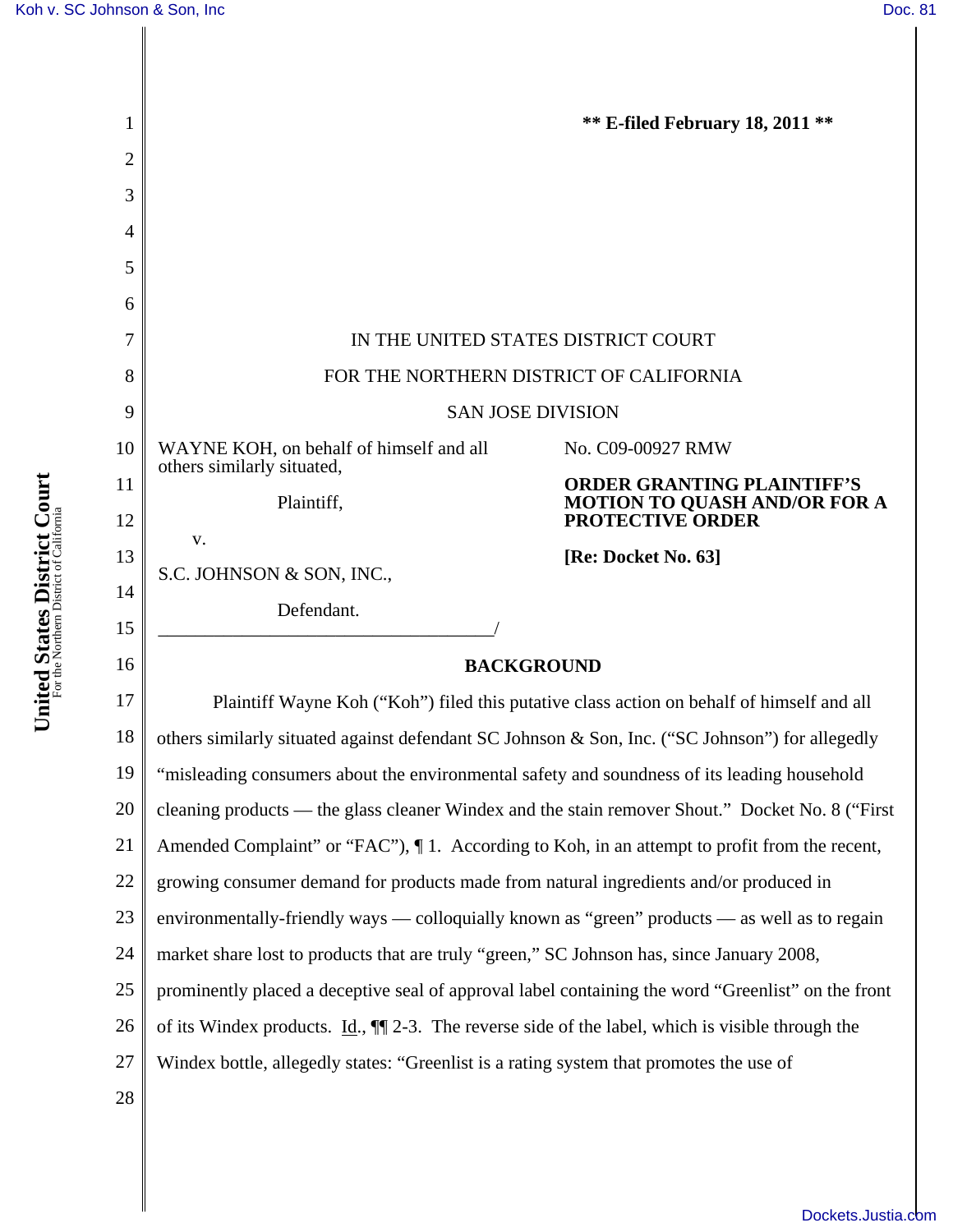1 environmentally responsible ingredients."  $\underline{Id}$ ,  $\P$ 4. SC Johnson has allegedly placed the same Greenlist label on its Shout stain remover products. Id., ¶ 5.

2 3

4

5

6

7

8

9

The problem with these labels, Koh alleges, is that SC Johnson's Windex products actually contain ingredients that he says are harmful to the environment (such as ethylene glycol n-hexyl ether). Id., ¶ 9. To make matters worse, he alleges that SC Johnson's Greenlist label "is not a designation bestowed by a non-profit environmental group, or even a neutral third-party, *but instead is the creation of Defendant SC Johnson itself*." Id., ¶ 8 (emphasis in original). As such, Koh claims that SC Johnson's use of its Greenlist label to promote these products is fraudulent and misleading and is in violation of various California statues and the common law. See id., ¶¶ 46-112.

10 11 12 13 14 15 16 17 18 19 20 21 During discovery, it was learned that Koh works for Scottrade, Inc. ("Scottrade"), where he is in charge of purchasing office supplies, which he does through Scottrade's account with office supply retailer OfficeMax, Inc. ("OfficeMax"). It was also learned that Koh frequently shops at grocery stores operated by Safeway, Inc. ("Safeway"), which is where he says he purchased the products at issue in this litigation. After learning these things, SC Johnson issued six subpoenas for documents and deposition testimony to the following nonparties: (1) Scottrade; (2) Safeway; (3) OfficeMax; (4) American Express Company ("American Express"); (5) MasterCard International Inc. ("MasterCard"); and (6) Costco, Inc. ("Costco"). Docket No. 79 ("Defendant's Notice"), Exs. 1-6. Koh moves to quash these six subpoenas, arguing that they improperly seek personal and confidential documents and information relating to him and which are irrelevant to this action, and for a protective order. Docket No. 63 ("Motion to Quash" or "MTQ") at 1. SC Johnson opposed Koh's motion (Docket No. 77 ("Opp'n")), and oral argument was heard on February 1, 2011.

22

## **LEGAL STANDARD**

23 24 25 26 27 The Federal Rules of Civil Procedure provide for liberal discovery. As a result, a party may discover any matter relevant to a claim or defense. FED. R. CIV. P. 26(b)(1). Relevance for discovery purposes is also construed more broadly than it is for trial; "[r]elevant information need not be admissible at the trial if the discovery appears reasonably calculated to lead to the discovery of admissible evidence." Id*.* Nevertheless, the court issuing a subpoena must quash or modify it if

28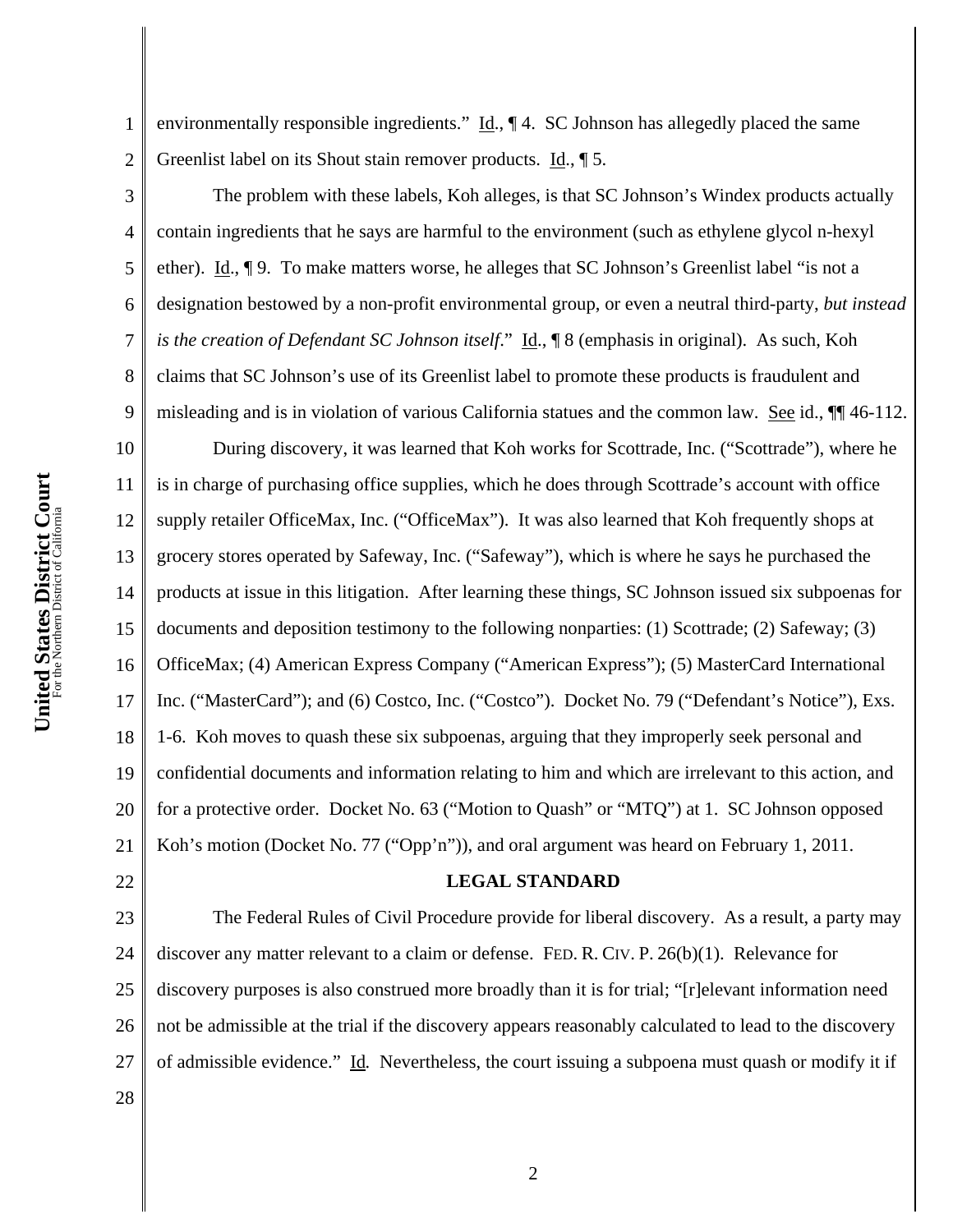14

15

1 2 it "requires disclosure of privileged or other protected matter, if no exception or waiver applies." FED. R. CIV. P. 45(c)(3)(A)(iii).

3 4 5 6 7 8 9 10 11 12 13 Further, upon a showing of good cause, the court may limit the scope of discovery "to protect a party or person from annoyance, embarrassment, oppression, or undue burden or expense." FED. R. CIV. P. 26(c). The party or person seeking to limit its disclosures through such a protective order has the burden of showing good cause. Blankenship v. Hearst, 519 F.2d 418 (9th Cir. 1975). It cannot meet its burden by relying on conclusory statements; rather, it must make a particular and specific need for a protective order. Methode Elecs., Inc. v. Finisar Corp., 205 F.R.D. 552, 554 (N.D. Cal. 2001) (citing Gray v. First Winthrop Corp., 133 F.R.D. 39, 40 (N.D. Cal. 1990)). Even where "good cause" is established, a court should balance the interests in allowing discovery against the relative burdens that would be imposed. In re Coordinated Pretrial Proceedings in Petroleum Prod. Antitrust Litig., 669 F.2d 620, 623 (10th Cir. 1982); see also Wood v. McEwen, 644 F.2d 797, 801-802 (9th Cir. 1981).

## **DISCUSSION**

## A. Koh's Standing to Challenge the Subpoenas

16 17 18 19 As an initial matter, SC Johnson argues that Koh does not have standing to move to quash, or seek a protective order with respect to, the nonparty subpoenas. Opp'n at  $14$ .<sup>1</sup> It says that because the subpoenaed parties have not objected to the subpoenas as unduly burdensome, Koh cannot make this objection for them. Id.

20 21 22 23 24 25 26 This is a correct statement, but it is too narrow: "A party may not ask for an order to protect the rights of another party or a witness if that party or witness does not claim protection for himself, but a party may seek an order if it believes its own interest is jeopardized by discovery sought from a third person." 8A CHARLES ALAN WRIGHT, ARTHUR R. MILLER & RICHARD L. MARCUS, FEDERAL PRACTICE AND PROCEDURE CIVIL 3D § 2035. Here, Koh's motion is not based on the nonparties' burdens in responding to SC Johnson's subpoena; instead, his motion is based on his own privacy

27

 $\overline{a}$ 

<sup>28</sup> 1 SC Johnson also argues that Koh's motion is untimely because it was filed after the deadline for the nonparties to respond to the subpoenas. The Court disagrees, and SC Johnson cannot show that it has been prejudiced by any delay.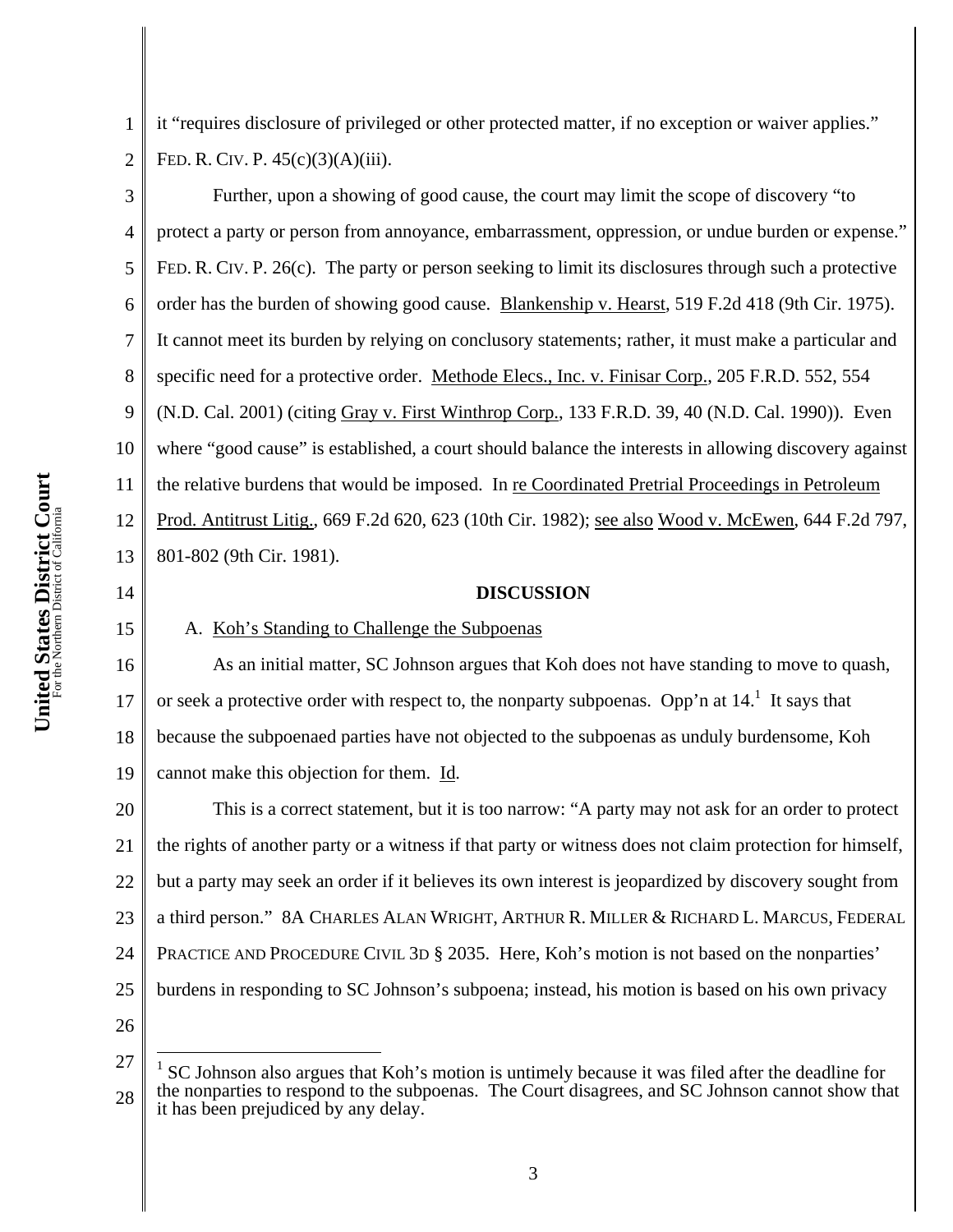1 2 rights and the irrelevance of the information sought. On these bases, Koh clearly has standing to move to quash the subpoenas or to seek a protective order.<sup>2</sup>

- B. The Subpoenas
	- 1. The Scottrade and OfficeMax Subpoenas
	- The Scottrade and OfficeMax subpoenas did not issue from this District. Defendant's

6 Notice, Exs. 4, 5. Accordingly, this Court does not have jurisdiction to quash these subpoenas. See

- 7 Fed. R. Civ. P.  $45(c)(3)(A)$  (granting authority to quash to the issuing court). Nonetheless, because
- 8 this Court may issue a protective order, it will deem Koh's motion with respect to these subpoenas
- 9 as one for a protective order. See FED. R. CIV. P.  $26(c)(1)$  (granting authority to issue protective
- 10 orders to "the court where the action is pending"); see also Everflow Technology Corp. v.
- 11 Millennium Electronics Inc., No. 07-05795 JF (HRL), 2009 WL 3565558, at \*1 (N.D. Cal. Oct. 27,
- 12 2009).

13

14

15

16

17

3

4

5

- The Scottrade subpoena requests:
- (1) All documents related to expense reports, reimbursement requests, or purchase orders made or submitted to You by Wayne Koh, or any other person acting on his behalf, during the relevant time period.
- (2) All documents related to the purchase of cleaning supplies purchased by You (including Wayne Koh or any of Your employees) through Your corporate account with Office Max for Your location . . . [from March 1, 2007 to present].
- 18 19 (3) All documents related to the purchase of cleaning supplies by You (including Wayne Koh or any of Your other employees) for use at Your location . . . [from March 1, 2007 to present].
- 20 Defendant's Notice, Ex. 4. And the OfficeMax subpoena requests:
- 21 22 (1) All documents related to any purchases or purchase orders made or submitted to You by Wayne Koh, or any other person acting on his behalf, [from March 1, 2007 to present].
- 23 24 25 (2) All documents related to any purchases or purchase orders made or submitted to You by the Scottrade, Inc. office located at 2750 41st Avenue, Suite E. Soquel, CA, 95073, or for delivery to said Scottrade, Inc. location, [from March 1, 2007 to present].
- 26

 $\overline{a}$ 

4

<sup>27</sup> 28  $2$  In fact, counsel SC Johnson may have discovered this had they more closely read the citations in one of the cases they cited in support of their point. See Finley v. Pulcrano, No. 08-0248 PVT, 2008 WL 4500862, at \*1 (N.D. Cal. Oct. 6, 2008) (citing 8 CHARLES ALAN WRIGHT, ARTHUR R. MILLER & RICHARD L. MARCUS, FEDERAL PRACTICE AND PROCEDURE CIVIL 2D § 2035).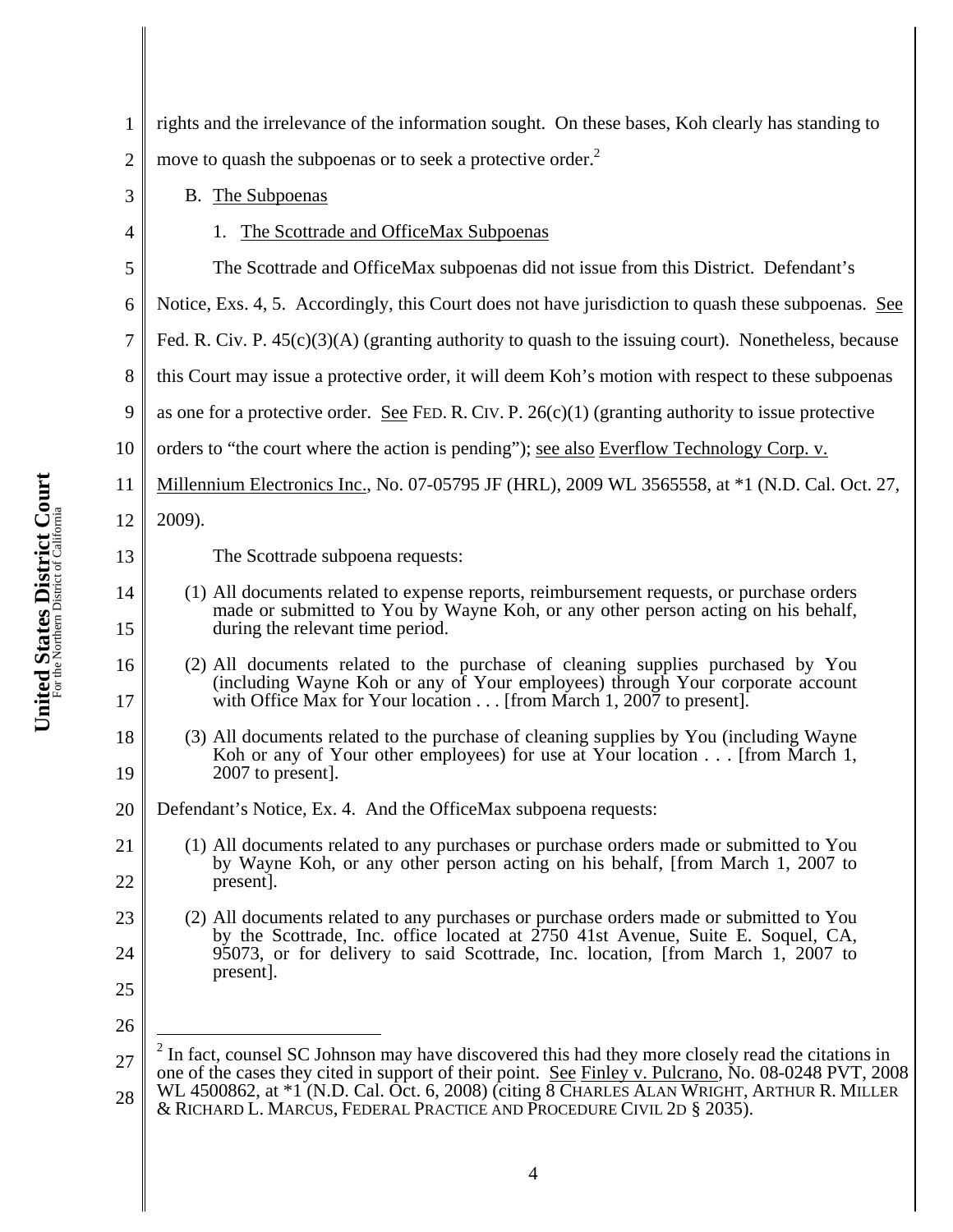(3) All documents related to and sufficient to ascertain the existence of any account or other relationship that the Scottrade, Inc. office located at 2750 41st Avenue, Suite E. Soquel, CA, 95073, or any entity or person acting on its behalf, has/has had in place with you You [from March 1, 2007 to present].

Defendant's Notice, Ex. 5.

1

2

3

4

5 6 7 8 9 10 11 12 13 14 15 16 17 18 19 20 21 22 SC Johnson claims that these documents are relevant to this action because of statements Koh made during his deposition. For example, SC Johnson states that Koh testified that he: (a) worked at Scottrade for a number of years, where he was responsible for purchasing, among other things, cleaning supplies such as Windex and other glass cleaners, (b) made these purchases through Scottrade's corporate account with OfficeMax; and (c) sought "green" cleaning products but was unable to locate any. Opp'n at 6-7. SC Johnson thus contends that its subpoenas seek relevant information because they seek information to determine which glass cleaners Koh purchased (and the prices at which he purchased them), whether any such purchases were made through Scottrade's account with OfficeMax, and which other "green" cleaning products were available to him. Id. With these subpoenas, SC Johnson is trying to collect information to show that it was actually Koh's attorney who introduced Koh to the world of "green" products and that Koh did not care about these products before filing this action. In its opposition, SC Johnson writes: Plaintiff Wayne Koh never bought a "green" product in his life until he spoke with attorney Kim Richman, who specializes in bring consumer class-action suits. According to [Koh], Mr. Richman told him that Clorox Green Works was a "green" glass cleaner in 2007, which prompted [Koh] to buy and use it throughout 2007 and into 2008, when he purchased the Windex glass cleaner that forms the basis for this suit. It was class-action lawyer Richman again, in 2008, who convinced [Koh] that Windex was not a "green" glass cleaner and who then filed this putative class action on [Koh's] behalf. In the two years since he laid the foundation for his suit by purchasing Green Works and Windex, [Koh] has not purchased a single other 'green' product of any kind.

23 Opp'n at 1 (citing Reese Decl., Ex. G ("Transcript of Deposition of Wayne Koh") at 38:1-39:3;

24 41:2-11; 42:23-43:8; 53:21-54:24; 70:11-19). It also says:

25 26 27 28 Throughout this litigation, Koh has made broad allegations regarding his reliance on "green" or environmental third-party logos and seals in his purchasing decisions, but he cannot recall what logos he saw of what products he purchased with such logos. Koh alleges that he paid a premium price for his Greenlist Windex of as much as fifty percent over the price of similar products, but he cannot identify the other products he considered or their prices. Koh did testify that he bought similar products at a much cheaper price in the past, but he could not recall exactly where, or at what price.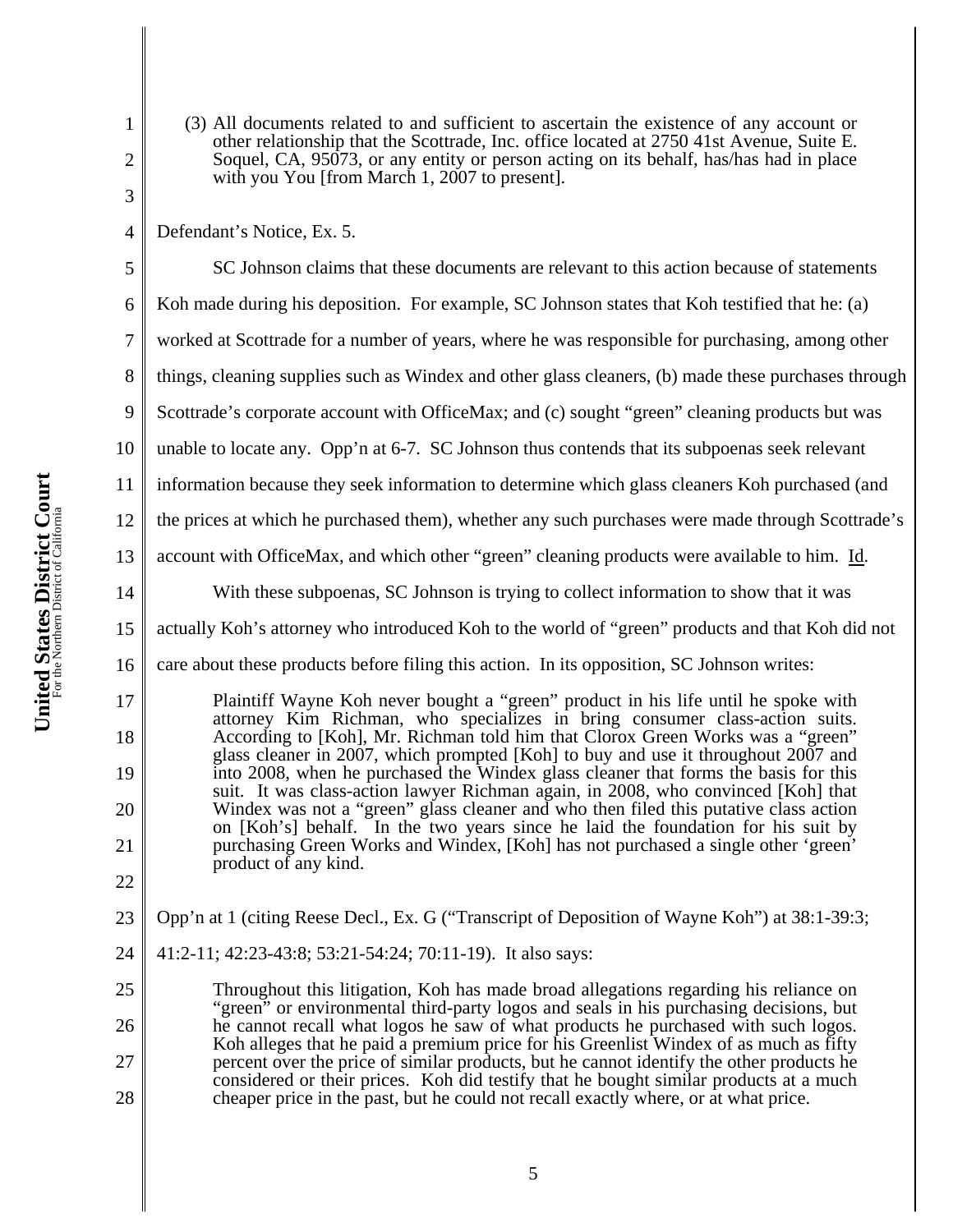1 2 Opp'n at 6 (citing Transcript of Deposition of Wayne Koh at 30:23-341:3; 31:19-32:12; 34:22-36:2; 50:23-51:25; 78:18-79:2; FAC, ¶¶ 15, 33).

3 4 5 6 7 8 9 10 Koh, who has the burden to demonstrate the need for a protective order, argues that these subpoenas seek irrelevant information.<sup>3</sup> As he explains: "The relevant issue in this consumer protection class action is whether SC Johnson's Greenlist label is deceptive and misleading. Contrary to SC Johnson's contention, this suit is not about Mr. Koh's general 'purchasing habits.'" Docket No. 68 ("Reply") at 4. The Court agrees with Koh; the documents and information sought by the subpoenas are not reasonably calculated to lead to admissible evidence in relation to any of Koh's claims. Indeed, this entire line of inquiry into all of Koh's purchases on behalf of his employer over a three year period strikes the Court as more harassing of Koh and his employer than

11 it is beneficial to any legitimate defense interest in this case.

Accordingly, the Court will grant Koh's motion for a protective order as to these two

13 subpoenas. SC Johnson shall not use any documents or information it received in response to these

14 subpoenas from either Scottrade or OfficeMax for any purpose in this action, and it must destroy

15 any such documents or information within 10 days from the date of this order.

16

19

12

2. The Safeway Subpoena

17 18 This subpoena did issue from this District, so the Court has jurisdiction either to quash it or issue a protective order. See FED. R. CIV. P. 26 (c)(1) &  $45(c)(3)(A)$ .

The Safeway subpoena requests:

<sup>20</sup> 21 22 23 24 25 26 27 28  $\overline{a}$ 3 Koh also makes a privacy argument. "In a federal action based on diversity of citizenship jurisdiction, state law governs privilege claims." Oakes v. Halvorsen Marine Ltd., 179 F.R.D. 281, 284 (C.D. Cal. 1998) (citing FED. R. EVID. 501; Upjohn Co. v. Hygieia Biological Labs., 151 F.R.D. 355, 358 (E.D.Cal.1993)). Here, Koh contends the discovery requested is privileged based on his privacy rights. "To the extent privacy is a matter of privilege under state law, federal courts will honor the privilege and protect the responding party from discovery." SCHWARZER, TASHIMA & WAGSTAFFE, CALIFORNIA PRACTICE GUIDE: FEDERAL CIVIL PROCEDURE BEFORE TRIAL, § 11:77 (The Rutter Group 1996 revised). "In California, the right to privacy is set forth in Article I, Section I of the California Constitution. It is not an absolute right, but a right subject to invasion depending upon the circumstances. Oakes v. Halvorsen Marine Ltd., 179 F.R.D. 281, 284 (C.D. Cal. 1998) (citing Hill v. National Collegiate Athletic Ass'n, 7 Cal.4th 1, 37 (1994)). "Moreover, the courts have frequently found that a party's need for the information may outweigh whatever privacy rights, if any, another party may have. Id. (citing Cook v. Yellow Freight System, Inc., 132 F.R.D. 548, 552 (E.D. Cal. 1990)). The Court does not believe that Koh has a privacy right with respect to this information about his purchases; it is not like the more common examples of personal financial information or an employee personnel file. However, as explained above in the text, relevance is another issue.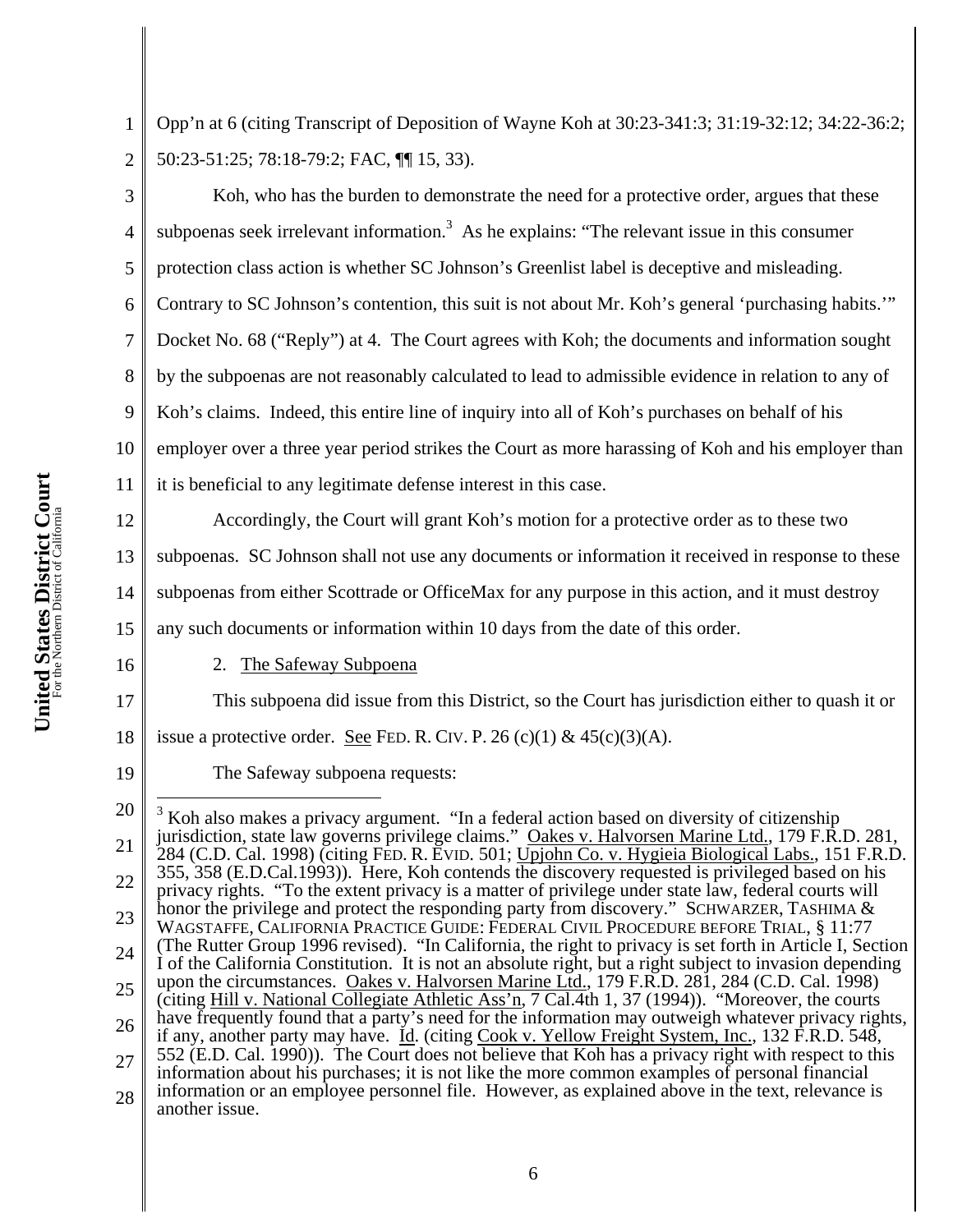- United States District Court **United States District Court** For the Northern District of California
- 1 2 3 4 5 6 7 8 9 10 11 12 13 14 15 16 17 18 19 20 21 22 23 24 25 26 27 28 (1) All documents relating to purchases from You made with the Safeway Club Card registered to Wayne Koh [from March 1, 2007 to present]. (2) All documents related to Wayne Koh's purchases from You [from March 1, 2007 to present]. (3) All documents related to and sufficient to ascertain the retail price that You listed for the [the entire SC Johnson "Windex" and "Shout" product lines and the entire Clorox Company "Greenworks" product line] at the Safeway store located at 2720 41st Avenue, Soquel, CA, 95073 [from March 1, 2007 to present]. (4) All documents related to and sufficient to ascertain the purchase price that customers paid for [the entire SC Johnson "Windex" and "Shout" product lines and the entire Clorox Company "Greenworks" product line] at the Safeway store located at 2720 41st Avenue, Soquel, CA, 95073 [from March 1, 2007 to present]. (5) All documents related to and sufficient to ascertain any coupons, discounts, sales, rebates, or any other like programs or promotions that were in effect with respect to [the entire SC Johnson "Windex" and "Shout" product lines and the entire Clorox Company "Greenworks" product line] at the Safeway store located at 2720 41st Avenue, Soquel, CA, 95073 [from March 1, 2007 to present]. Defendant's Notice, Ex. 1. As he did with respect to the Scottrade and OfficeMax subpoenas, Koh argues that the Safeway subpoena seeks irrelevant information. And the Court again agrees that much of the information sought by these subpoenas is irrelevant to any legitimate defense interest. Accordingly, the Court grants Koh's motion for a protective order as to this subpoena. Since Koh has stated that he purchased the Windex at issue in this action at Safeway, the Court will allow SC Johnson to use the documents and information it received from Safeway in response to the subpoena in this action. However, SC Johnson may not use the documents and information it received as a springboard for further discovery. 3. The American Express and MasterCard Subpoenas The American Express and MasterCard subpoenas did not issue from this District (Defendant's Notice, Exs. 2, 3), so this Court does not have jurisdiction to quash this subpoena, but it will deem the motion as one for a protective order. See FED. R. CIV. P.  $26(c)(1) \& 45(c)(3)(A)$ . These subpoenas request the following discovery from both American Express and MasterCard: (1) All documents, including monthly (or other) statements or records, however kept, relating to any credit card issued to Wayne Koh by You [from March 1, 2007].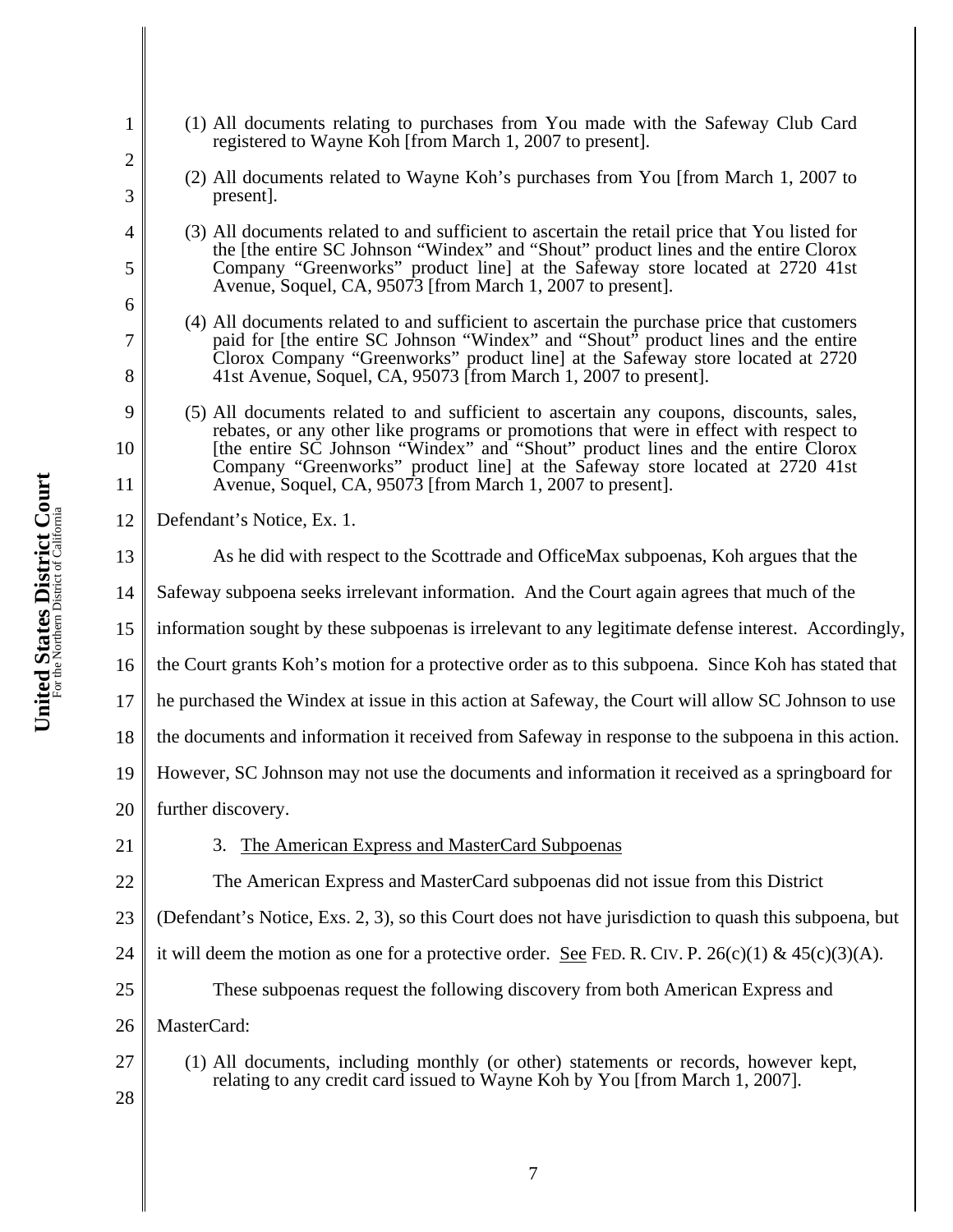United States District Court **United States District Court** For the Northern District of California

Defendant's Notice, Exs. 2, 3.

1

2 3 4 5 6 7 8 SC Johnson states in its opposition that "[b]ecause it has been determined that American Express and MasterCard do not itemize the purchases of its card users with particularity sufficient to identify specific purchases at the locations where the cards were used," it has withdrawn these two subpoenas. Opp'n at 1 n.2. However, SC Johnson also states that "[t]he subpoenaed parties have, with the exception of Scottrade, already produced their responsive documents." Opp'n at 9. And SC Johnson admitted at oral argument that it had received at least some of the documents requested by these subpoenas.

9 10 11 12 13 14 15 California law makes it clear that banking information is not wholly privileged. Instead, courts balance "the right of civil litigants to discover relevant facts, on the one hand, with the right of bank customers to maintain reasonable privacy regarding their financial affairs, on the other." Valley Bank of Nev. v. Superior Court, 15 Cal.3d 652, 657 (1975); Fortunato v. Superior Court, 114 Cal.App.4th 475, 481 (2003). In striking this balance, "the trial courts are vested with the same discretion which they generally exercise in passing upon other claims of confidentiality." Valley Bank, 15 Cal.3d at 657.

16 17 18 19 20 While SC Johnson states that the information sought by these subpoenas is relevant and necessary, the Court is not persuaded that the information sought is particularly important to defending against Koh's claims. Rather, the Court believes the subpoenas to be wildly overbroad and only marginally calculated, if at all, to lead to relevant and admissible evidence to be used in this action.

21 22 23 24 Accordingly, the Court will grant Koh's motion for a protective order as to these two subpoenas. SC Johnson shall not use any documents or information it received in response to these subpoenas from either American Express or MasterCard for any purpose in this action, and it must destroy any such documents or information within 10 days from the date of this order.

25

4. The Costco Subpoena

26 27 28 After Koh filed his motion, SC Johnson served a subpoena on Costco for the same information as requested from Safeway. Defendant's Notice, Ex. 6. This subpoena did not issue from this District, so this Court does not have jurisdiction to quash this subpoena, but it will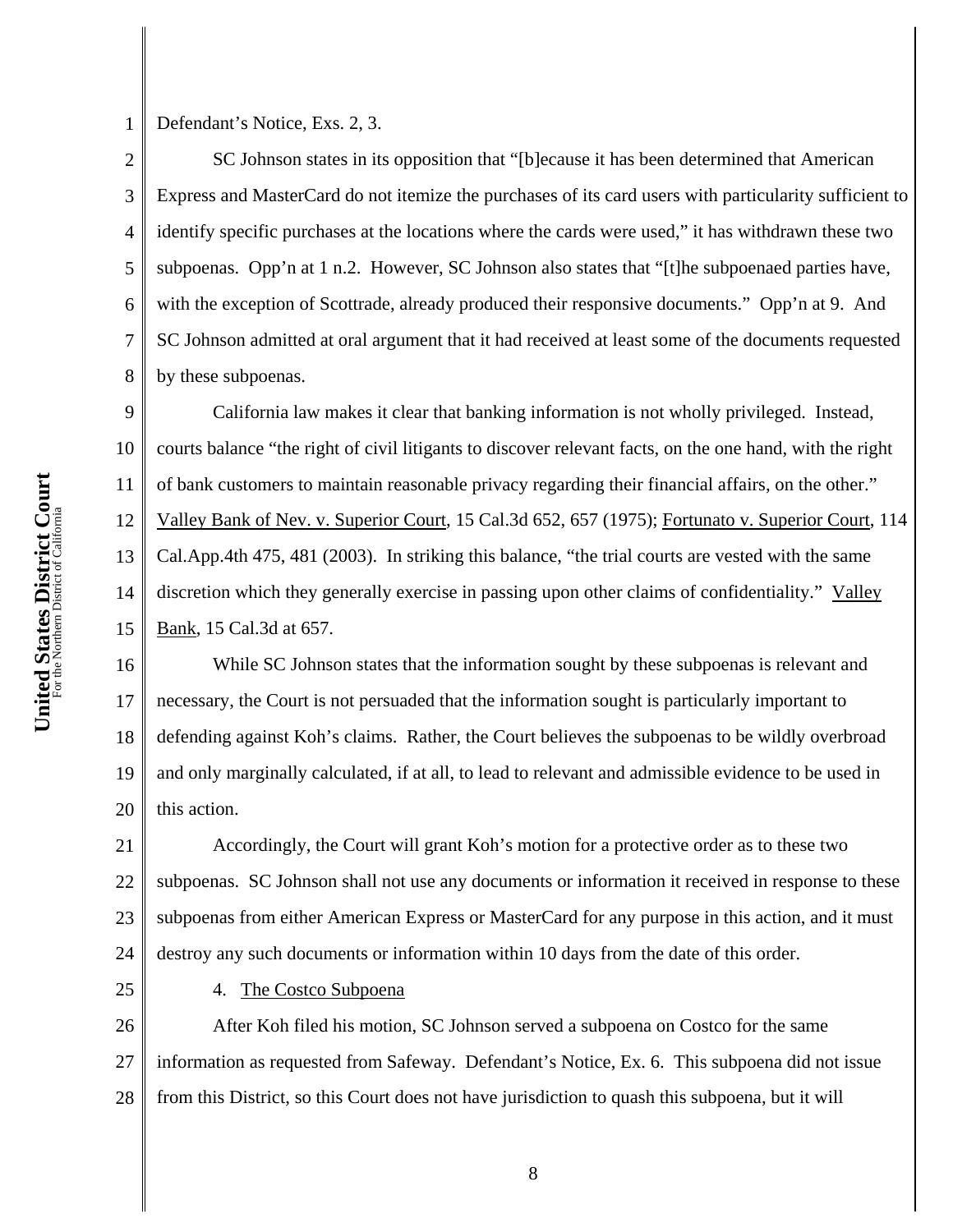7

11

12

13

14

15

16

17

18

19

21

22

23

24

25

26

27

28

1 2 3 4 5 6 consider Koh's request as a motion for a protective order. <u>See</u> FED. R. CIV. P. 26(c)(1)  $\&$  $45(c)(3)(A)$ . For the same reasons as explained with respect to the Safeway subpoena, the Court will grant Koh's motion for a protective order as to this subpoena as well. SC Johnson shall not use any documents or information it may have received in response to its subpoena from Costco for any purpose in this action, and it must destroy any such documents or information within 10 days from the date of this order.

## **CONCLUSION**

8 9 10 Based on the foregoing, Koh's motion is GRANTED. The Court shall enter a protective order restricting the use of any documents and information received in response to the abovereferenced subpoenas. Specifically:

• With respect to the Scottrade, OfficeMax, American Express, MasterCard, and Costco subpoenas, SC Johnson shall not use any documents or information it received in response to these subpoenas for any purpose in this action, and it must destroy any such documents or information within 10 days from the date of this order.

• With respect to the Safeway subpoena, SC Johnson may use the documents and information it received in response to this subpoena in this action. However, SC Johnson may not use the documents and information it received as a springboard for further discovery.

**IT IS SO ORDERED.** 

20 Dated: February 18, 2011